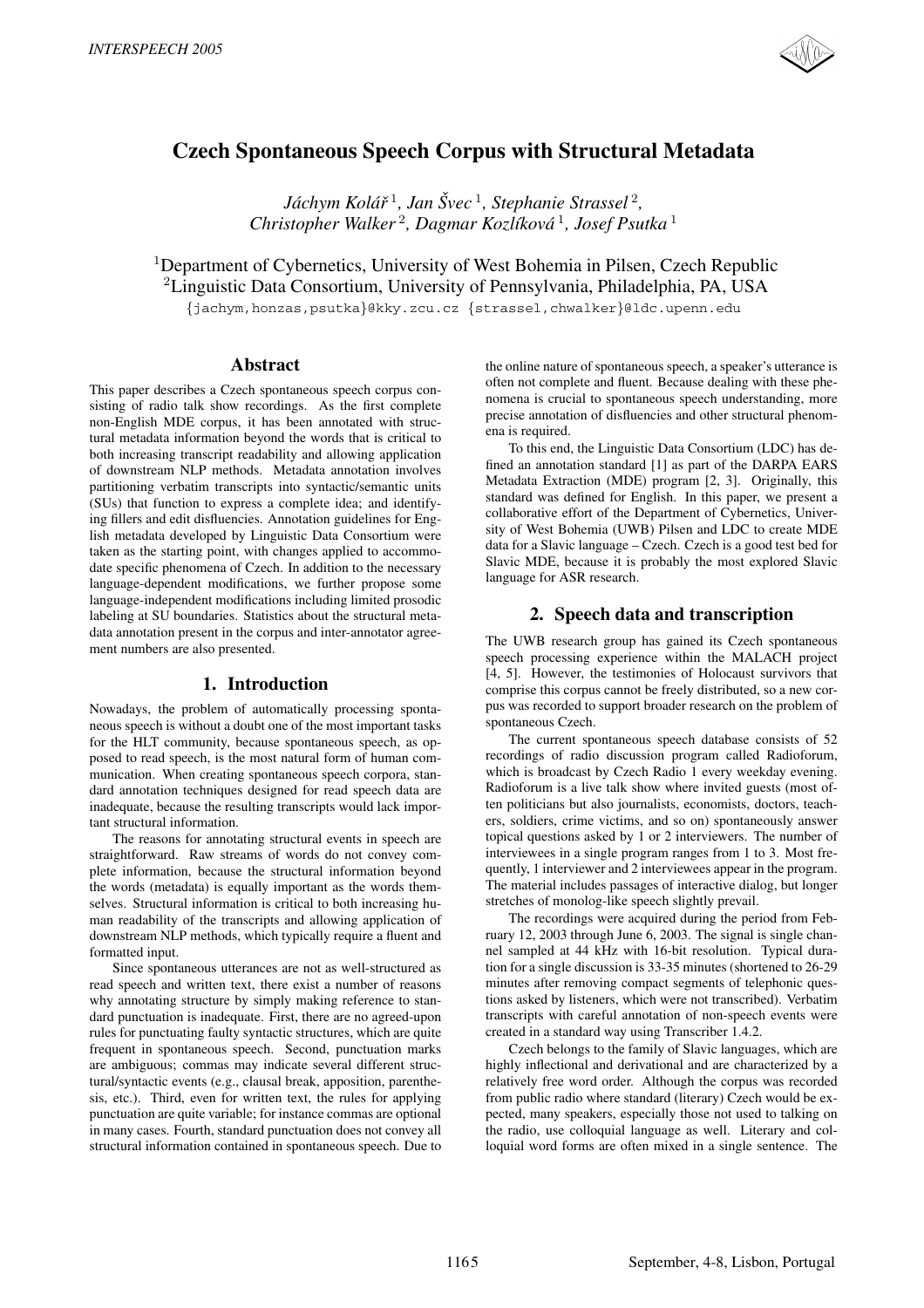

usage of colloquial language, however, is not as frequent as in unconstrained informal conversations.

Colloquial Czech deviates from standard Czech (as defined by orthographic, morphological, lexical and syntactic rules by the Czech normative bodies). With respect to pronunciation variation, Czech is different from English and many other languages in that spelling rules for Czech are phonetically based. Therefore, colloquial Czech words have well-defined but different spellings than their standard variants. In other words, colloquial Czech has an orthographic written form. The difference between colloquial and standard Czech is most prominently displayed in the morphology - endings and prefixes are often changed.

Because common text corpora used for building language models usually do not contain colloquial word forms, it is advantageous to create a lexicon, in which colloquial word forms are mapped onto corresponding standard forms. Likewise, to enhance model robustness, word forms representing more orthographic variations of one word form are grouped together (e.g., *"socialismus"* and *"socializmus"*). Interested readers may consult [5] for more information. As is typical, we also marked personal names, place names, numbers and foreign words in the lexicon. Some basic statistics about the corpus are given in Table 1.

Table 1: *Czech Spontaneous Speech Corpus statistics*

| #all tokens          | 225.3k | #speakers          | 94    |
|----------------------|--------|--------------------|-------|
| #lexeme tokens       | 201.2k | - males            | 77    |
| #fragment tokens     | 2.1k   | - females          | 17    |
| #unique words        | 25.3k  | transcribed speech | 24.0h |
| size of adj. lexicon | 23.2k  | non-overl. speech  | 23.1h |

# **3. Structural metadata annotation**

Metadata annotation can be viewed as a post-processing step applied to the standard transcription. It involves identification of a range of spontaneous speech phenomena (fillers and disfluencies) and insertion of syntactic/semantic breakpoints (SUs) to the flow of speech. Annotators not only work with the verbatim transcripts, but also listen to the audio and use prosody to resolve potential syntactic ambiguities.

When developing metadata annotation standard for Czech we followed the LDC guidelines for English [1]; however, it is not possible to simply translate and copy all conventions for English onto Czech. The rules must be adjusted to accommodate specific phenomena of the target language. Past experience indicates that acceptable inter-annotator agreement (IAA) can only be achieved in the context of rules grounded in "surface features" (based mainly on syntax and prosody); semantic features have not been reliable. In addition to the modifications motivated by specifics of Czech, we also propose some language-independent modifications.

To ease the annotation process we have developed new annotation software that is customized to reflect the particulars of the Czech annotation task. As with LDC's MDE Annotation Toolkit [6], the Czech tool allows annotators to highlight relevant spans of text, play corresponding audio segments and then record annotation decisions [7]. Since Czech syntax is quite complex, naïve annotators could not be employed; at least some linguistic education is necessary.

# **3.1. SUs**

Dividing the continuous stream of words into sentence-like units is a crucial component of MDE annotation. Because

speakers often tend to use long continuous complex sentences in spontaneous speech, it is nearly impossible to identify the end-of-sentence boundary with consistency using only prosodic information. A solution is to divide the flow of speech into some "minimal meaningful units" functioning to express one complete idea on the speaker's part. These utterance units are called SUs (Sentential/Syntactic/Semantic Units) within the MDE task. Every word within the discourse is assigned to an SU (each word contained between two SU boundaries is considered part of the same SU), and all SUs must be classified according to their function within the discourse. Employed SU symbols (breaks) are the following:

- /. Statement break end of a complete SU functioning as a declarative statement (*Kate loves roses /.*)
- $\sqrt{?}$  Question break end of an interrogative (*Do you like roses /?*)
- $\bullet$  /, Clausal break identifies non-sentence clauses joined by subordination
	- (*If it happens again /, I'll try a new cable /.*)
- /& Coordination break identifies coordination either of two dependent clauses or of two main clauses that cannot stand alone
	- (*Not only she is beautiful /& but also she is kind /.*)
- /- Incomplete (arbitrary abandoned) SU (*Because my mother was born in Russia /, I know a lot about the /- They must fight the crime /.*)
- $\sqrt{\sim}$  Incomplete SU interrupted by another speaker (*A:Tell me about /*∼ *B: Just a moment /.*)

Because our corpus is only single-channel, we do not use an SU symbol for backchannels. The SU symbols may be divided into two categories: sentence-internal  $(\frac{\delta x}{\delta x})$  and  $\delta x$ , and sentenceexternal (others). Sentence-external breaks are fundamental and directly support the SU research task. They are used to indicate the presence of a main (independent) clause. These independent main clauses can stand alone as a sentence and do not depend directly on the surrounding clauses for their meaning. Sentence-level breaks may also appear after a short phrase that nonetheless functions as a "complete" sentence. Sentenceinternal breaks are secondary and have mainly been introduced to support IAA.

### *3.1.1. Language-independent modifications*

Compared to the original set of SU symbols, we made two significant changes that are not language-dependent. First, while the original set contains only one symbol for incomplete SUs, we decided to distinguish two types of incomplete SUs: /- indicates that the speaker abandoned the SU arbitrary, while /∼ indicates that the speaker was interrupted by another speaker. This distinction of incomplete turns is very useful, since their patterns differ significantly in prosody, semantics and syntax.

Second, in order to identify some "core boundaries" that could be both easier to detect automatically using prosodic cues, and also relevant for spontaneous discourse analysis, we added two new symbols: //. and //? – the double slashes indicate a strong prosodic marking on the SU boundary, i.e. pause, final lengthening and/or strong pitch fall/rise.

The additional annotation refinements do not seem to cause a corresponding growth in annotation complexity. A rule of thumb instructs annotators to use the double-slash SU symbols when in doubt. Measuring IAA on /. vs. //. on 3 duallyannotated recordings of total duration of 86 minutes, the following consistency results were achieved. If the two annotators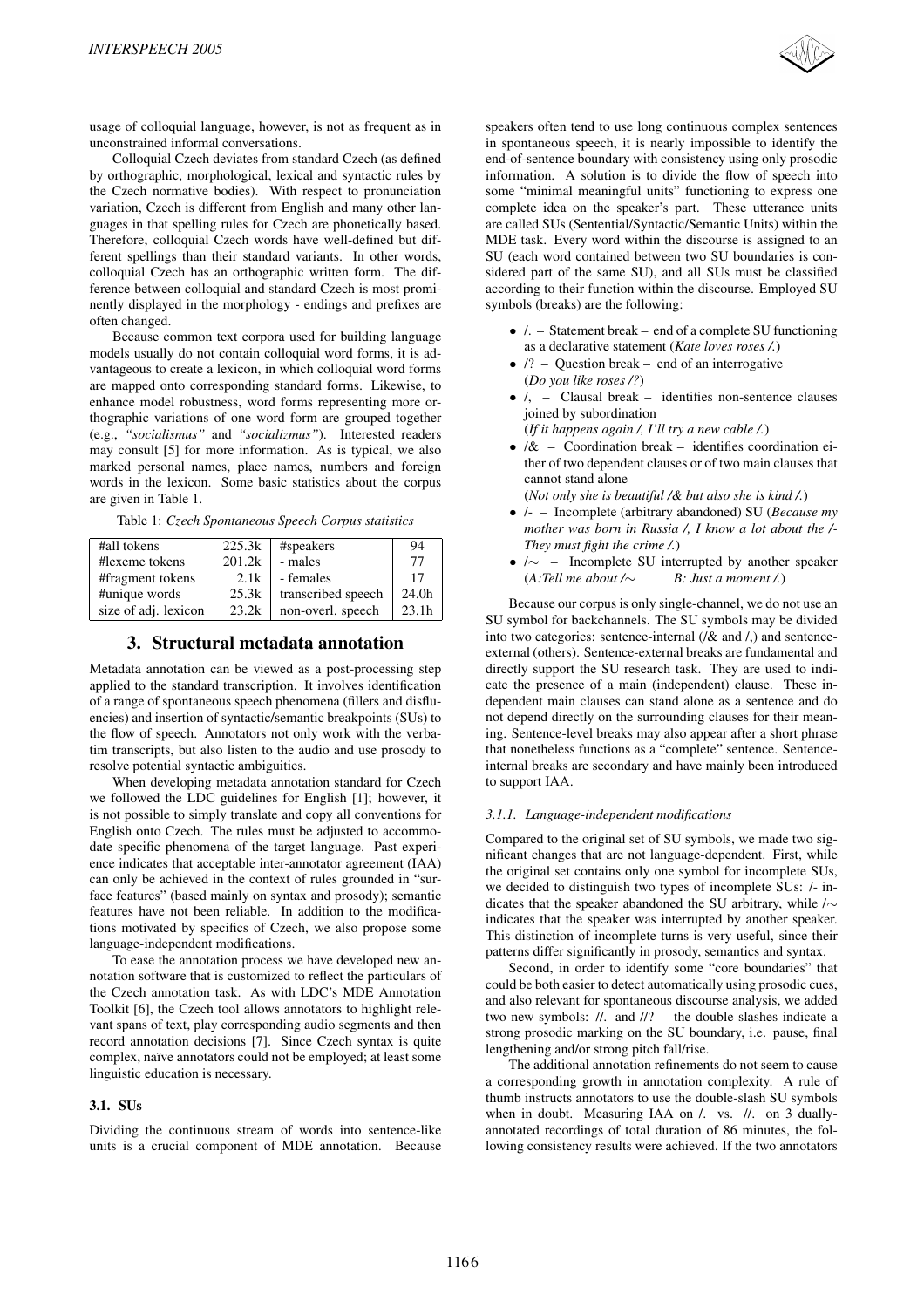agreed on applying a statement break after a particular word, they applied the identical symbol (/. or //.) in 86.9% (617 out of 710) of the cases. Only taking into account the words followed by a statement break (i.e. ignoring all words with no statement label), the value of normalized (kappa) statistic [8] was  $K = 0.69$ . For comparison, for  $\ell$ , vs.  $\ell$ , vs. "other", we obtained  $K = 0.85$ . Higher IAA can be expected for broadcast news data.

Another proposed possibility, which has not yet been tested, is to use a 3-symbol system: /. for SU boundaries with no prosodic marking of finality; //. for SU boundaries with wellmarked pitch fall and/or final lengthening, but with no noticeable pause; and ///. for SU boundaries with a noticeable pause. Note that, in contrast to ToBI-like systems, our system only involves labeling prosodic boundaries on SU boundaries, rather than on all word boundaries, which is much less timeconsuming.

The next modification pertains to the pause threshold. In the English SimpleMDE V6.2 standard, in order to support IAA, the pause longer than 0.5 sec automatically induces the end of a speaker turn and thereby requires a corresponding SU-external break. But the 0.5 sec threshold is problematic, because some speakers produce long pauses in places where other speakers might produce filled pauses. Hence, we decided to drop the threshold rule and to rely solely on syntax. Likewise, we do not require the presence of a noticeable pause after incomplete (abandoned) SU breaks (/-) when the syntax provides an overt evidence of incompleteness.

#### *3.1.2. Language-dependent modifications*

Other modifications in SU annotation for Czech are motivated by differences between Czech and English. Comparing Czech sentence structure to English, the most distinctive difference (beyond the relatively free word order) is the possibility of subject omission. In English, subject dropping is only allowed in the second clause of a compound sentence when both clauses share the same subject; whereas in Czech, the subject (pronoun) can be dropped every time it is "understood" from context and/or from the form of a conjugated verb (predicate).

Thus, since the conjugation of the verb includes both person and number of the subject, it is possible to say for instance *"Beˇzˇ´ım /."*, lit. *"(I am) running /."* This phenomenon of subject dropping is typical for highly inflective languages.

Another important fact is that Czech syntax discriminates between compound sentences sharing a single common subject, and simple sentences with compound predicates (i.e. compound predication in a simple sentence). Compound predicates are defined as a "tight unit" of two or more predicate verbs predicating on the same subject. On the other hand, if the predicate verbs do not form such a "tight unit", a compound sentence is recognized. Unfortunately, there is not absolute agreement in the literature on the exact borderline between compound predicates and compound sentences. For our purposes, we have only considered the features of compound predicates that are clear. The compound predicate is recognized if: 1) The predicate verbs share a common constituent (e.g., object) – *"Nacpal /& a zapalil si d ´ ymku /." ´* , lit. *"He filled /& and lit up his pipe /."*; or 2) The predicate verbs joined by a copulative conjunction have the same or very similar meaning *"Naši hosté casto slav ˇ ´ı /& a raduj´ı se /."*, lit. *"Our guests often rejoice /& and celebrate /."* While compound predicates did not motivate any SU breaks according to the initial version of our annotation guidelines, the current version instructs annotators to separate parts of compound predicates by a coordination SU break, because it leads to higher annotation consistency.

For the above stated reasons, subject dropping in the coordinated clause does not imply the use of the coordinating break  $(\sqrt{k})$  alone, as is the case for English. Instead, we separate the coordinated clauses with an SU-external break, even if the subject is present in the first clause and dropped in the second clause (*"Robert do prace ´ sel p ˇ eˇsky /. ale dom ˇ u jel vlakem /." ˚* , lit. *"Robert walked to work /. but (he) took the train home /."*). If both predicates share an auxiliary verb (i.e. it is dropped in the second clause), the clauses cannot stand alone and a coordination break is used ("Zítra budu odpočívat /& a číst tvé básně /.", lit. *"Tomorrow I will rest /& and read your poems /."*).

The /& symbol is also used when main clauses are joined by the syntactically primarily coordinating yet semantically often rather subordinating conjunction *"nebot'"*, lit. *"for"* – *"Sli ˇ jsme se koupat /& nebot' bylo krásné počasí /.", lit. "We went swimming /& for the weather was great /."* If the second clause of a compound sentence has an elliptical (dropped) predicate (*"Katka miluje kosatce /& ale Eva tulipany /." ´* , lit. *"Katka loves irises /& but Eva tulips /."*), the clauses are separated by /& as well. Other English rules for judging between / & and /. from [1] were retained  $\ell/\mathcal{X}$  is used if there exists a subordinate clause depending on both main clauses or a compound sentence is structured with a non-continuous expression such as *"Not only ..., but also ..."*).

Moreover, we adjusted some rules dealing with SU-internal breaks to reflect Czech syntax. For instance, unlike in English, relative clauses are separated by clausal breaks (*"Jan /, ktery se ´ narodil v Praze /, miluje Karluv most /." ˚* , lit. *"Jan /, who was born in Prague /, loves the Charles bridge /."*).

## **3.2. Fillers**

Four types of fillers are considered: filled pauses (FP), markers (DM), explicit editing terms (EET) and asides/parentheticals (A/P). Annotating fillers consists of identifying the filler word(s) and assigning them an appropriate label.

FPs are hesitation sounds used by speakers to indicate uncertainty or to control of a conversation while thinking what to say next. FPs usually vary a bit across languages. For Czech, in order to keep maximal annotation consistency (annotators are not consistent in distinguishing particular hesitation sounds), we distinguished just 2 types of FPs: *EE* (similar to English uh, er, eh) and *MM* (sequence of consonant-like sounds, most often *"mm"* or *"ww"*). *EEs* are much more frequent than *MMs*.

DMs are words or phrases that function primarily as structuring units of spoken language. They do not carry separate meaning, but signal such activities as a change of speaker, taking or holding control of the floor, giving up the floor or the beginning of a new topic. In our corpus, the most frequent DMs are *"tak"*, lit. *"so"* and *"no"*, lit. *"well"*. Compared to English, DMs containing a verb are less frequent. The most frequent from this group of DMs *"v´ıte"*, lit. *"you know"*, is 22 times less frequent than the most frequent DM*"tak"*.

EETs are fillers occurring within the context of an edit disfluency. EETs are very rare. In our corpus, by far the most frequent one is *"nebo"*, lit. *"or"*.

A/Ps occur when the speaker utters a short side comment and then returns to the original sentence pattern (e.g., *"And then that last question* {*it was a funny question*} *came up /."*). Strictly speaking, A/Ps are not fillers, but because as with other filler types, annotators must identify the full span of text functioning as an A/P, they are included with fillers.